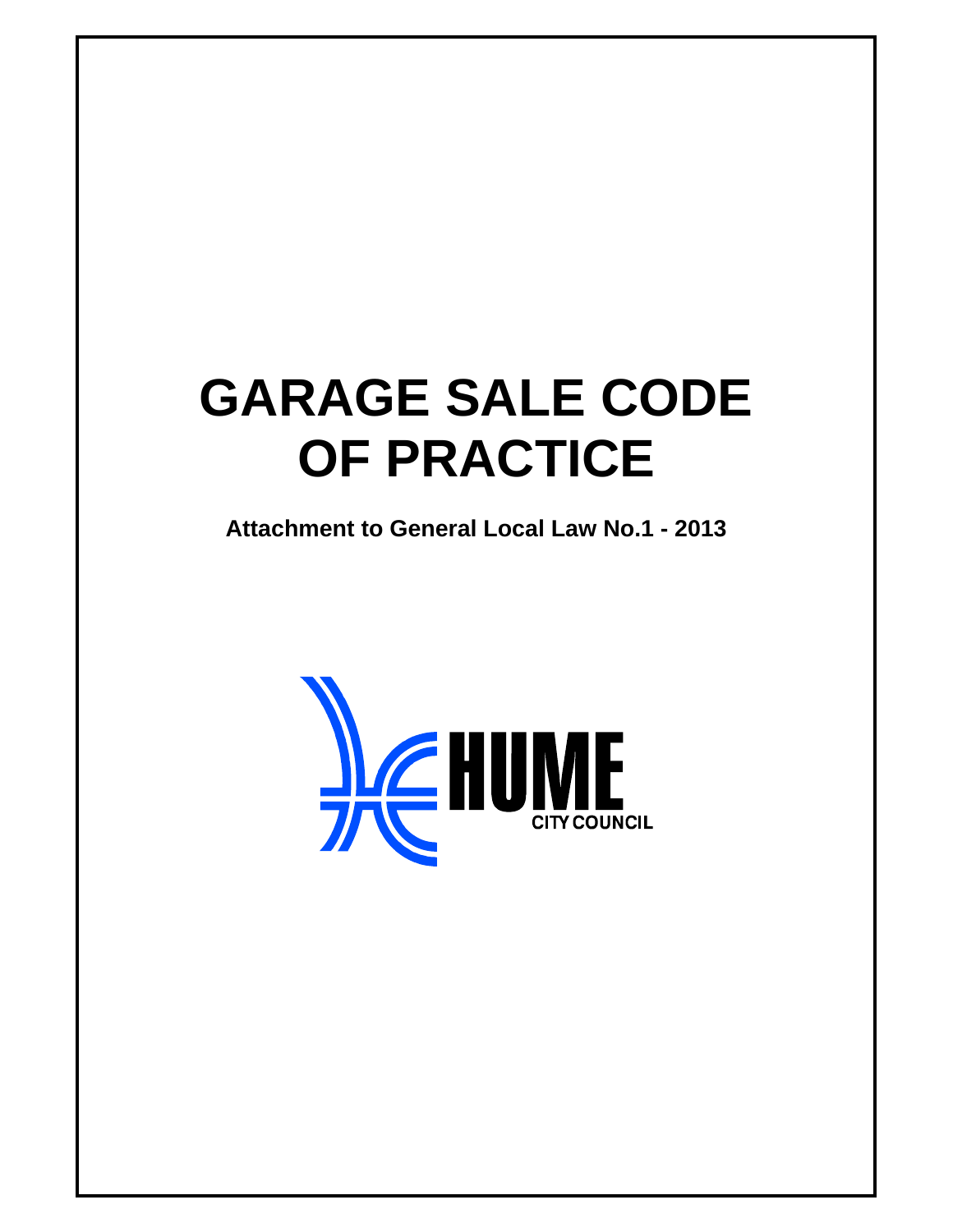# **CONTENTS**

|    | 3. RELATIONSHIP WITH GENERAL LOCAL LAW No.1 - 2013 2 |  |
|----|------------------------------------------------------|--|
|    |                                                      |  |
|    |                                                      |  |
| 6. |                                                      |  |
|    |                                                      |  |
|    |                                                      |  |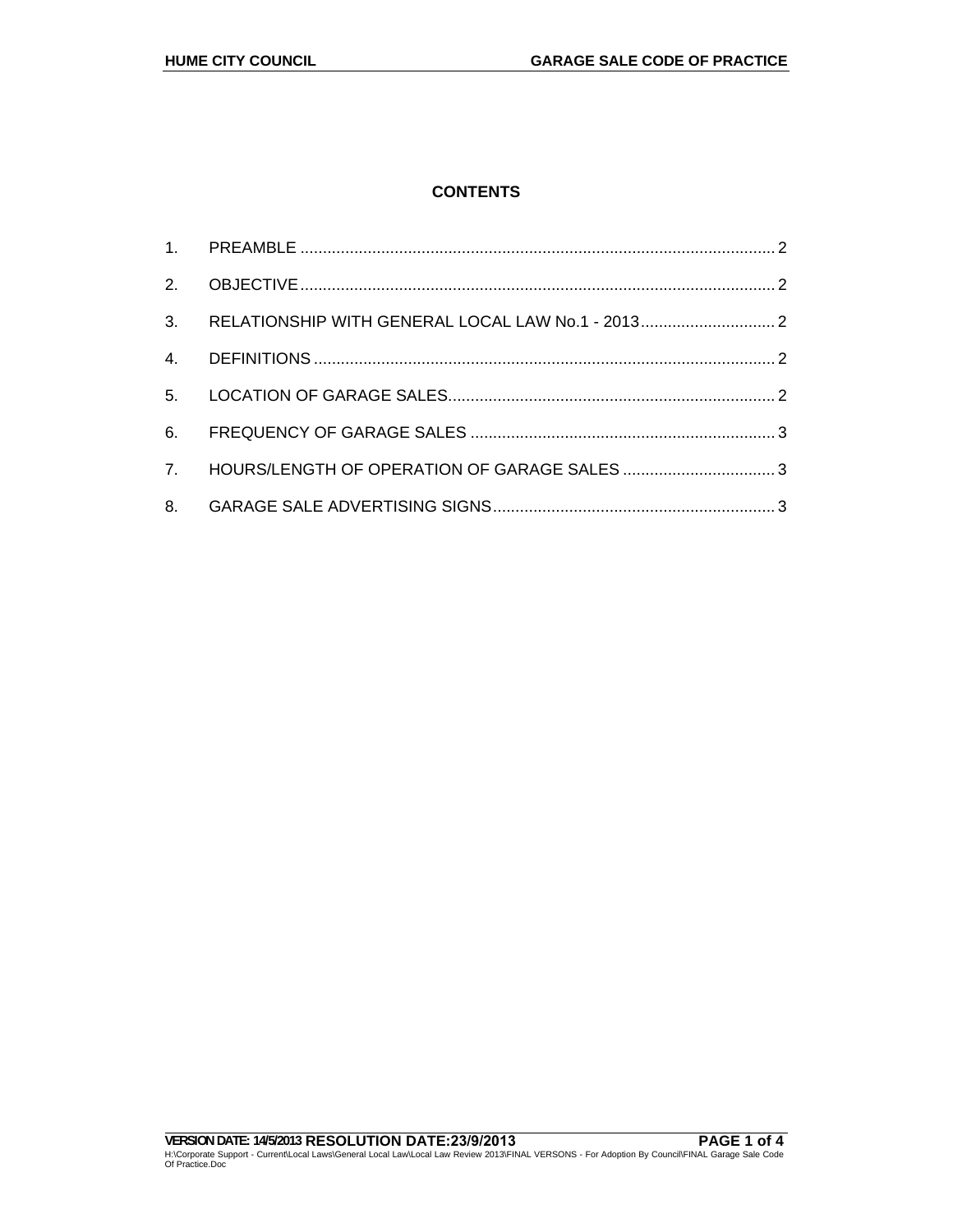#### **HUME CITY COUNCIL GARAGE SALE CODE OF PRACTICE**

### **1. PREAMBLE**

- 1.1 In adopting the Garage Sale Code of Practice, Council recognises that garage sale are an opportunity for residents and other organisations to benefit from such sales and stipulates that only second hand goods may be sold. This limitation is to ensure that garage sales do not become pseudo-shops which could compete unfairly with existing commercial centres and which may be prohibited under the Hume Planning Scheme.
- 1.2 This Code will ensure that garage sale signs do not proliferate and are on a scale, nature and number that do not adversely affect the visual amenity of the area.
- 1.3 This Code will determine how often garage sales can be held, when they can be held and how long they can last.

#### **2. OBJECTIVE**

2.1 The objective of this Code is to ensure the amenity of Council's municipal district is maintained.

#### **3. RELATIONSHIP WITH GENERAL LOCAL LAW NO.1 - 2013**

- 3.1 This Code has been incorporated by reference into the Council's General Local Law No.1 - 2013.
- 3.2 Clause 3.12.1 of that Local Law provides that:

**"**An occupier of a residential property on which a garage sale is being conducted, and any organisation responsible for the conducting of a garage sale, must comply with Council's Garage Sale Code of Practice.**"**

3.3 The Code referred to in that clause is this Code.

#### **4. DEFINITIONS**

Any word or term defined in General Local Law No.1 – 2013 has the same meaning in this Code.

# **5. LOCATION OF GARAGE SALES**

5.1 A garage sale must be held from private residential property, or if being conducted by an organisation (such as a school, a religious group or a community group), must be held on that organisation's property.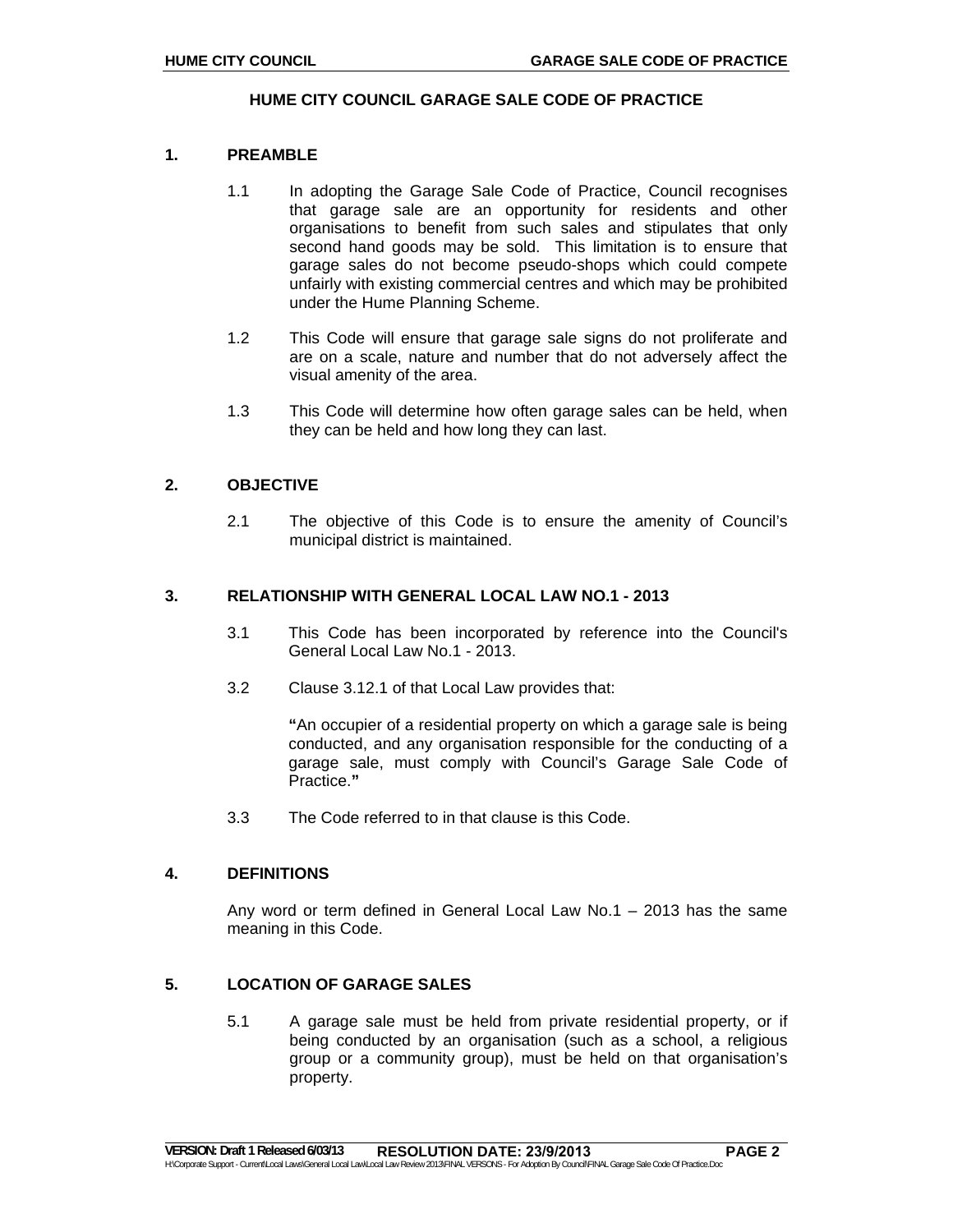5.2 A garage sale must be contained to the property boundary and must not extend to the footpath or nature strip.

### **6. FREQUENCY OF GARAGE SALES**

6.1 An occupier of a residential property, or an organisation responsible for conducting a garage sale, must not conduct or allow to be conducted more than two (2) garage sales from any one residential or other property within any one calendar year.

#### **7. HOURS/LENGTH OF OPERATION OF GARAGE SALES**

- 7.1 Garage sales cannot be held prior to 7.00am or after 7.00pm on any day.
- 7.2 Garage sales cannot be held for more than two (2) consecutive days.

## **8. GARAGE SALE ADVERTISING SIGNS**

- 8.1 An occupier of a residential property, or an organisation responsible for conducting a garage sale, may erect a sign or signs advertising a garage sale at the garage sale's property location provided that the sign/s complies with the provisions set out below:
	- 8.1.1 The sign/s must not be erected any earlier than 48 hours before the commencement of the garage sale.
	- 8.1.2 The sign/s must be removed prior to midday of the day immediately following the garage sale.
	- 8.1.3 The sign/s must not exceed 297mm x 420mm (A3).
	- 8.1.4 The sign/s must not contain any offensive language.
	- 8.1.5 The sign/s must not be attached to any Council infrastructure including Council buildings and/or street signs.
	- 8.1.6 The sign/s must not obstruct any footpath or walkway.
	- 8.1.7 The sign/s must not obstruct or obscure any street furniture or road sign.
	- 8.1.8 The sign/s must not be erected on roundabouts or median strips or impact on road safety in any manner.
	- 8.1.9 The sign/s must not be affixed to trees.
	- 8.1.10 The sign/s must comply with the VicRoads requirements for utility poles – that is, signs cannot be displayed on utility poles.
	- 8.1.11 No more than three (3) signs relating to a garage sale are to be displayed.